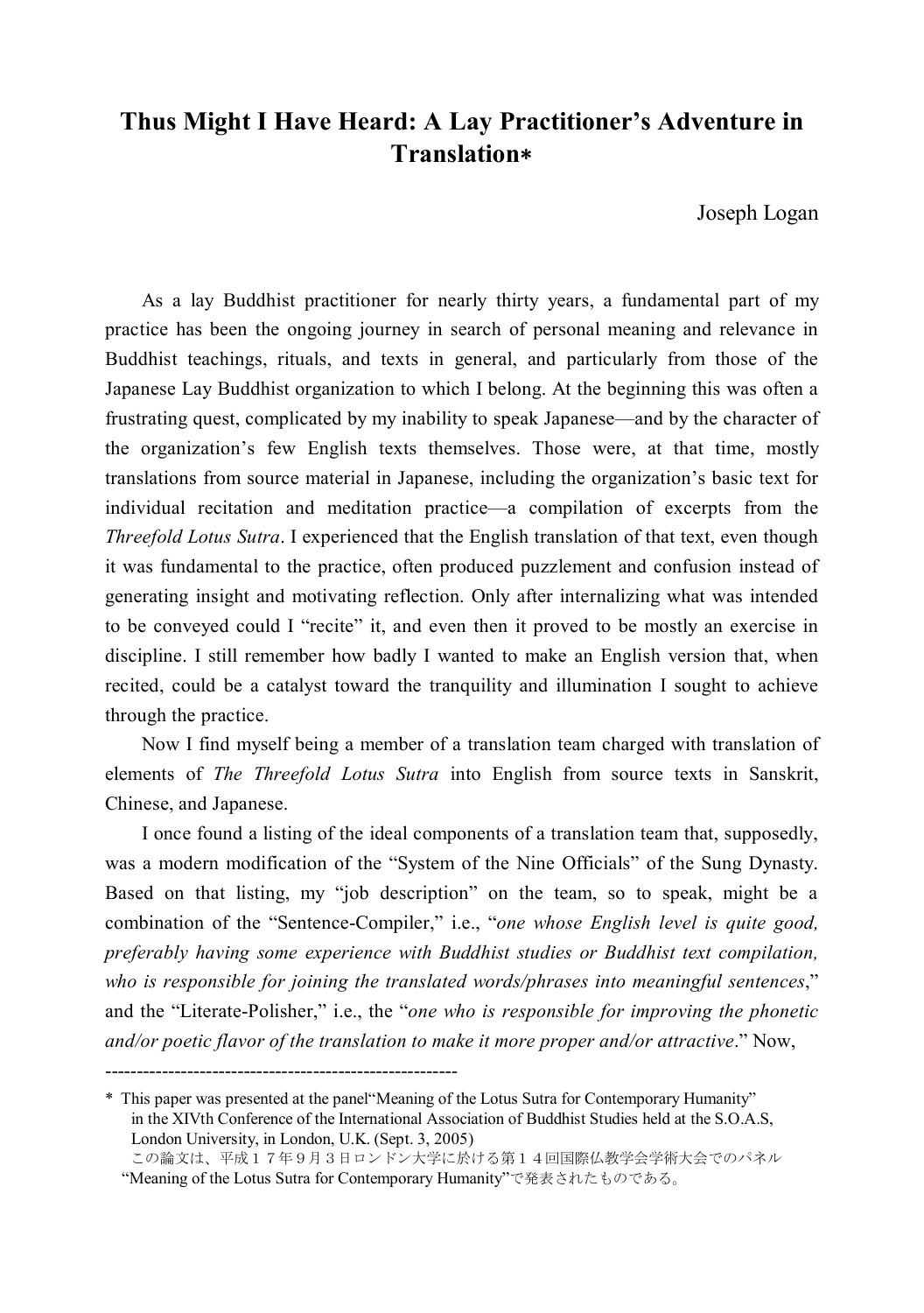as a "sentence-compiler" and "literate-polisher," facing the at once daunting and stimulating task of creating word images that foster understanding, motivate insight and reflection, and still fall easily upon the ear, I am often moved to reflect on the truth of the old axiom that one should be careful about one's wishes, lest they be granted. And, in this case, that is because when you are just reading—and complaining—you are dealing with the end result and not the process. You get involved in the challenges of the process when you are trying to produce the end result; that is, trying to make a satisfying translation.

In this presentation, I would like to touch upon several issues and challenges that have arisen for me as a "sentence compiler" and "literate polisher" during that process of trying to produce satisfying translations, including such things as: 1) unintentional misleading use of words, 2) the capacity of the audience, which involves 3) its general perceptions, 4) inclusive language, 5) taking contemporary language quirks into consideration, 6) language rhythm, and 7) flexibility, which might itself be subtitled, "oh, my, what do we do with this one??"

In order that you can have an illustration of some of these situations in context, I'd like you to refer to the handout, and I'll start at page 5.

On the bottom half of the page is an example of what I characterized as number 1), "unintentional misleading use of words." This is a selection from the English version of the sutra that was used in my organization for recitation practice when I was first beginning to practice. The section is from the *Practice by Meditation on the Bodhisattva Universal Virtue Sutra*, the third sutra in the collection known as the *Threefold Lotus Sutra*. At that time I don't believe there were any translations into English of that sutra, or at least none widely available, so I'm assuming that this was translated by the organization from the Japanese text of the sutra, which you can see on the right. The outlined section is the part in question. The Japanese reads, "*dai san no sange to wa; shō hō o motte. Kuni o osame. Nin min o ja ō sezaru. Kore o dai san no sange o shu su to nazuku,"* and the corresponding English is, as you can see, "the third way of repentance is to reign over the land with the True Law, and not to oppress people unjustly. This is called the practice of the third repentance."

The word combination that grabbed my attention, as well as that of other English-speaking members, way back then—and perhaps some of you just now—was the phrase, "not oppress people unjustly." The question that came to mind was, "How do you justly oppress people?"

I don't think you're supposed to laugh when you recite a sutra. In my Christian background, I don't remember reading any jokes in the Bible, at least in the *King James Version* (there might be some in the *Good News Version*, though. The idea of inadvertent laughter comes up again later in number 5, taking contemporary language quirks into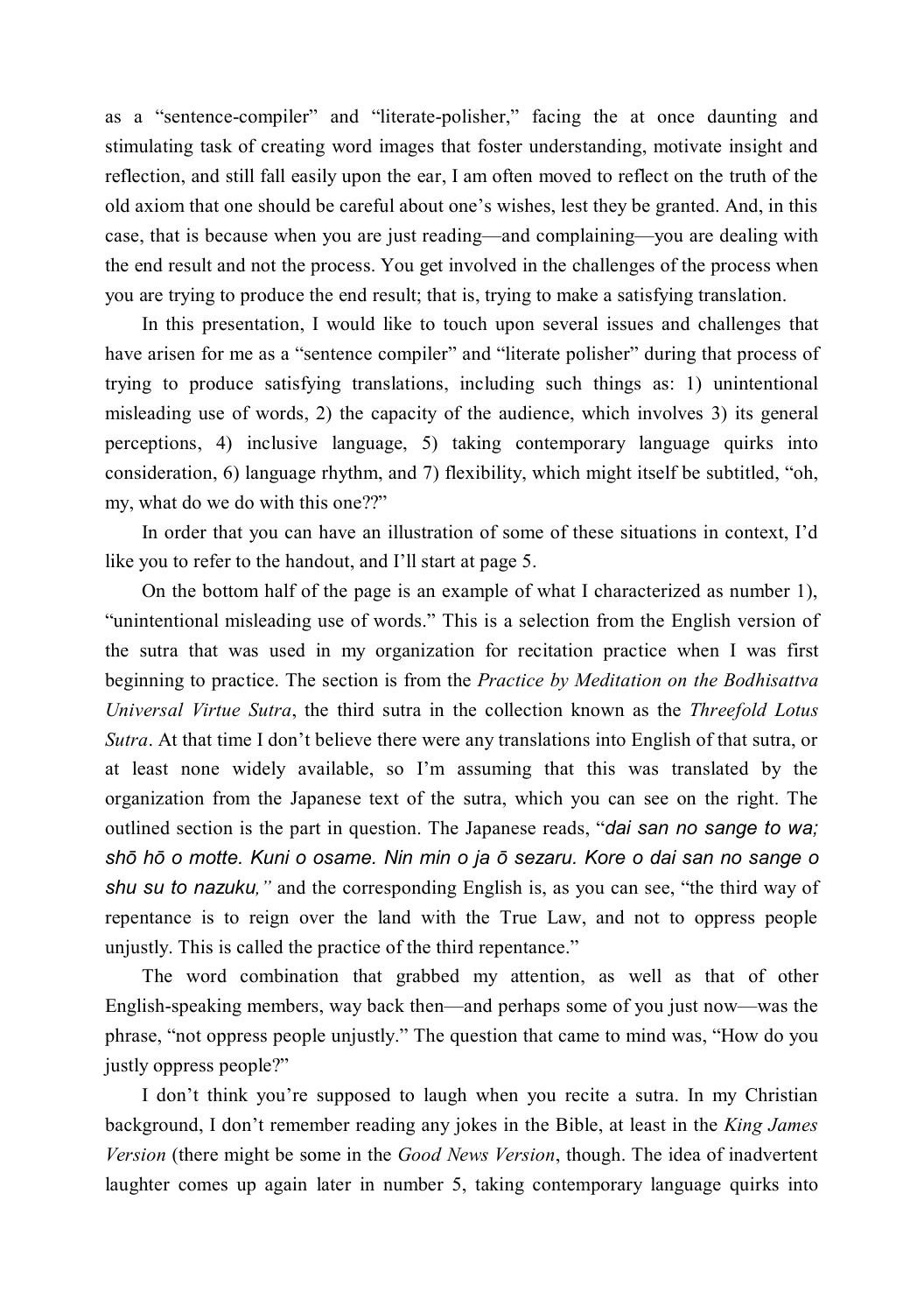consideration). To our way of thinking, reflected in our use of language, the concept of "injustice" is already included within the word "oppression." While this was done a long time ago, it seems to be a case of dictionary translation without a full understanding of language use in the target language. The meaning of the character *"ja,"* from a Japanese-English dictionary, is given as "wrong, evil, injustice, unjust." I couldn't find the character " $\ddot{\sigma}$ " or the combination " $\ddot{\sigma}$ " in standard Japanese-English dictionaries, but in a Chinese-Buddhist Dictionary, the meaning given for the character *"ō"* is "oppression." Hence, I gather, the resulting "oppress people unjustly." Given that the selection is referring to making laws and governing one's subjects, use of the word "limit" or "restrict" in place of "oppress" would seem to be appropriate for the context—and not nearly as jarring to the mind during recitation.

The second issue that has been part of my adventure has been taking (2) the "capacity of audience" into consideration**.** On page 46 of Burton Watson's translation of the Lotus Sutra it reads: "*But you and the others already know how the buddhas, the teachers of the world, accord with what is appropriate in employing expedient means*."1 Page 51 of the Lotus Sutra translation by Tsugunari Kubo and Akira Yuyama, reads: "*You have come to know with certainty the skillful means of the buddhas, the teachers of the world, which are expounded in accordance with people's capacities*."2

By way of personal speculation, if the Buddha spoke to the capacity of his hearers, perhaps it might be useful for me, if I am to improve myself as a "sentence compiler," to examine any research that has looked closely at the sutras to see who comprised the audiences to whom the Buddha was speaking at the time of delivering a sutra, and the manner in which that discourse was delivered. For example, would an audience of bodhisattvas have been spoken to differently than an audience of laymen and laywomen? How did the audience affect the Buddha's choice of words, if at all? Should the audience for the translation—for example, the members of a particular practice group—be taken into consideration? How many factors of this kind should a translator keep in mind?

Let me tell you a story:

*Thus have I heard:*

*On one occasion the Buddha dwelt in Deer Park. A zebra went to Dear Park because he had heard that the Buddha would be there.*

*As he entered the park the zebra saw Ananda. Seeing Ananda, the zebra thought to himself, "Although I have a question that I wish to ask the Buddha, perhaps Ananda can answer it so that I need not trouble the World Honored One." Thereupon he approached Ananda, offered greetings, and, after being welcomed, he said to Ananda: "Sir, I have a question that has*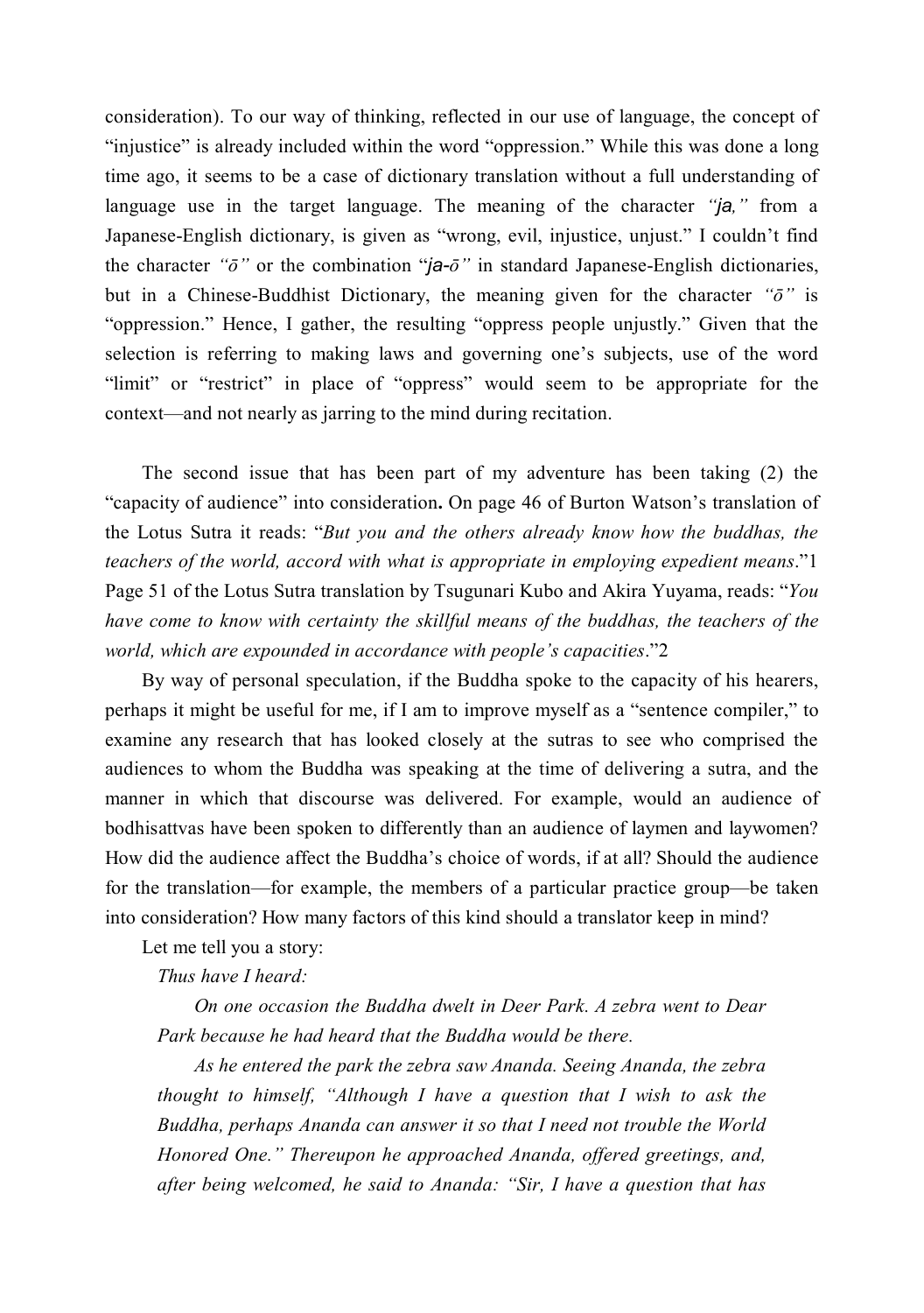*haunted me all of my days on earth, and perhaps you can ease my mind. Am I a white horse with black stripes, or a black horse with white stripes?"*

*Ananda said, "That is a question that only the Buddha can answer. You may seek him in the park."*

*So the zebra went off in search of the Buddha. When he found him, the zebra approached him, offered greetings, and, after being welcomed, he said to the Buddha, "World Honored One, I have a question that has haunted me all of my days on earth, and perhaps you can ease my mind. Please…I must know…am I a white horse with black stripes or a black horse with white stripes?"*

*The Buddha simply replied, "You are what you are."*

*The zebra thanked the Buddha and returned to see Ananda once more. Ananda asked, "Well, did the Great Sage straighten out your question for you?"*

*The zebra, looking puzzled, replied "No sir, He simply said, you are what you are."*

*Ananda smiled and said to the zebra, "Well, then, that answers it… you are a white horse with black stripes."*

*The zebra, surprised, asked Ananda, "How do you know that?"*

*"Because," said Ananda, "if you were a black horse with white stripes, the Great Sage would have said, 'You is what you is.'"*

This story kind of shows the idea of speaking to the level of the hearer. When told to African Americans, or to people who are familiar with Ebonics—African American Vernacular English—it usually always evokes laughter (I varied the story somewhat for the benefit of this audience; in the original the players were, the zebra, St. Peter and God). Would the Buddha have answered as Ananda suggested if the horse had, indeed, been black? Or, another question, would the black horse have been insulted at that answer (which is sometimes the reaction in African Americans who hear the joke); or would he/she, guessing that the Buddha was exercising his sense of humor, taken the remark in a light-hearted manner and understood? How would the Buddha have answered if it had been a black horse that was not familiar with Ebonics? Would he have simply answered, "you are a black horse with white stripes"?

The meaning of what the Buddha said, "You are what you are," was to be equated with "white horse with black stripes," but the zebra wasn't able to read between the lines. How far between the lines do we have to read? In other words, how much should a translator, or sentence-compiler, leave between the lines? My guess is that, were we all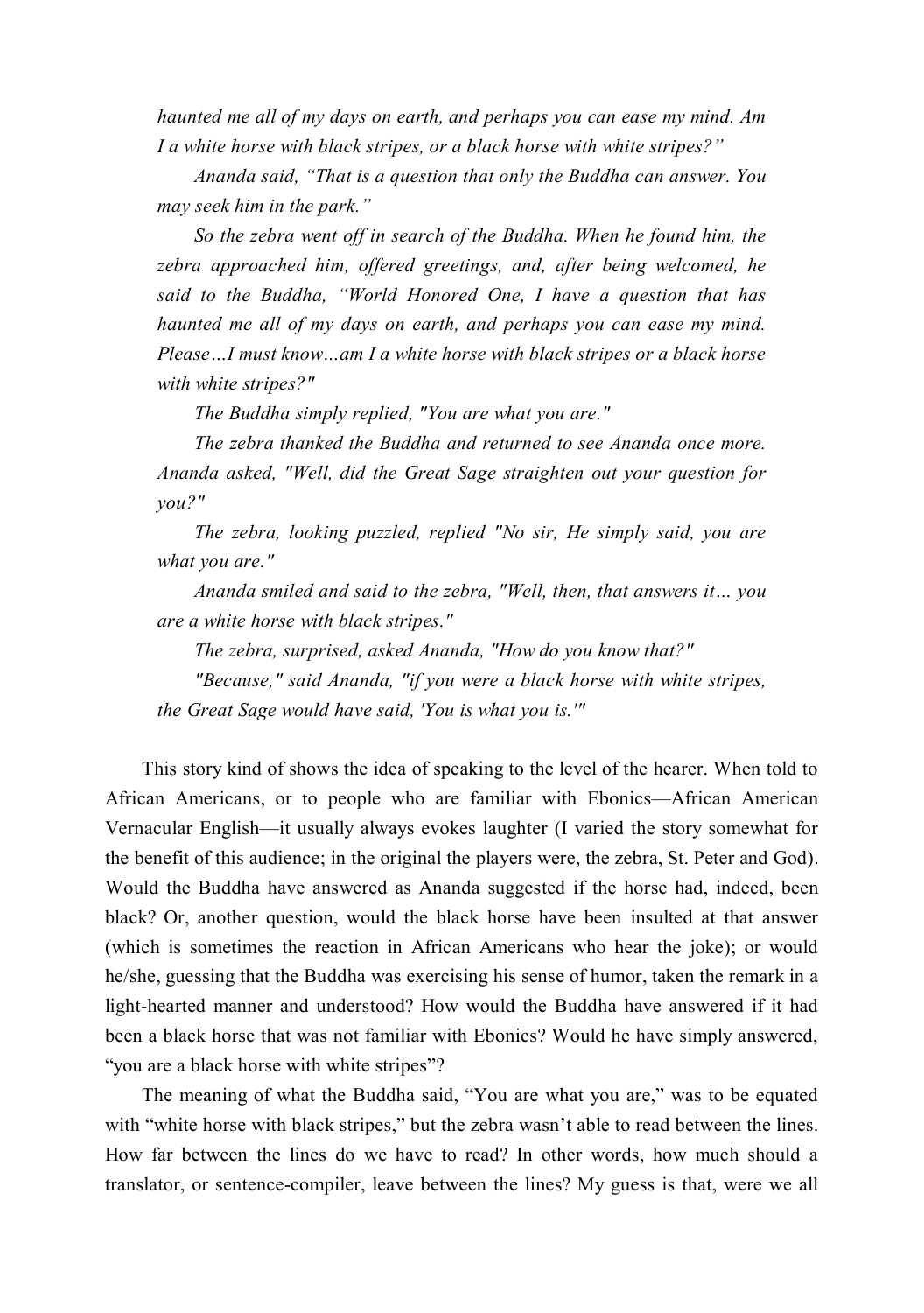zebras—you being what you are, and I being what I is—and if we were all attending a discourse by the Buddha, the images he would use through his skillful means would be ones that all of us zebras could grasp.

Another subject I would like to mention is inclusive language. I remember that many of the more contentious discussions we had in those early years of practice had to do with the short selection in our practice text from chapter 25 of the *Lotus Sutra*, *Avalokiteßvara*, "Regarder of the Voices of the World." Maybe it was because we were all Californians, coming to Buddhist practice without having in-depth knowledge of it, but our mental image of *Avalokiteßvara*, or, by other names, *Kannon*, or *Kanzeon*, or *Kwan-Yin*, was that the bodhisattva is/was female. The "he" pronoun used for the bodhisattva in the English translation of the text was constantly challenged by almost every English speaking member of our group: male or female, or feminist, or anyone with a non-practitioner's exposure to Buddhism through image, or art, etc. They wanted to know how they could recite or rely on something when they had to ignore/overcome the way it was written?? Japanese members, on the other hand, had no problem; their image was different. The Japanese and Chinese languages don't use personal pronouns in the same way as English does; but translation into English without pronoun use is difficult. Some folks tried to make their own version of that selection, by trying to re-write the English without using pronouns at all. You can imagine how cumbersome those were to read, to say nothing of reciting them. Later on, trying to make it so that questions about sutra wording didn't hinder practice to that great of an extent, we made a "culturally adapted" translation using the pronoun "she," and there were never any more questions from American members of our group. We did get the occasional "How come *Kanzeon* is a 'he' from visiting Japanese members who spoke English, though.

As a sentence-compiler, I prefer to use inclusive language. Sometimes it takes some imagination, but it can be done; and personally, I think it should be.

Next I would like to talk a little about number 5 on my list, language quirks that a "sentence-compiler" may need to be aware of. Again, the reference (at the top of page 7 of the handout) is from the sutra that I used for practice 30 years ago. The Japanese in the box reads, *"moromoro no bosatsu no haha o nenzubeshi,"* and the corresponding English reads, as indicated, "And meditate on the Mother of Bodhisattvas."

When I first began practice, the phrase "mother of bodhisattvas" attracted no special notice. But that was before Mr. Saddam Hussein made his contribution to contemporary language. Nowadays, the "mother of whatever" may not be considered as being such a good thing.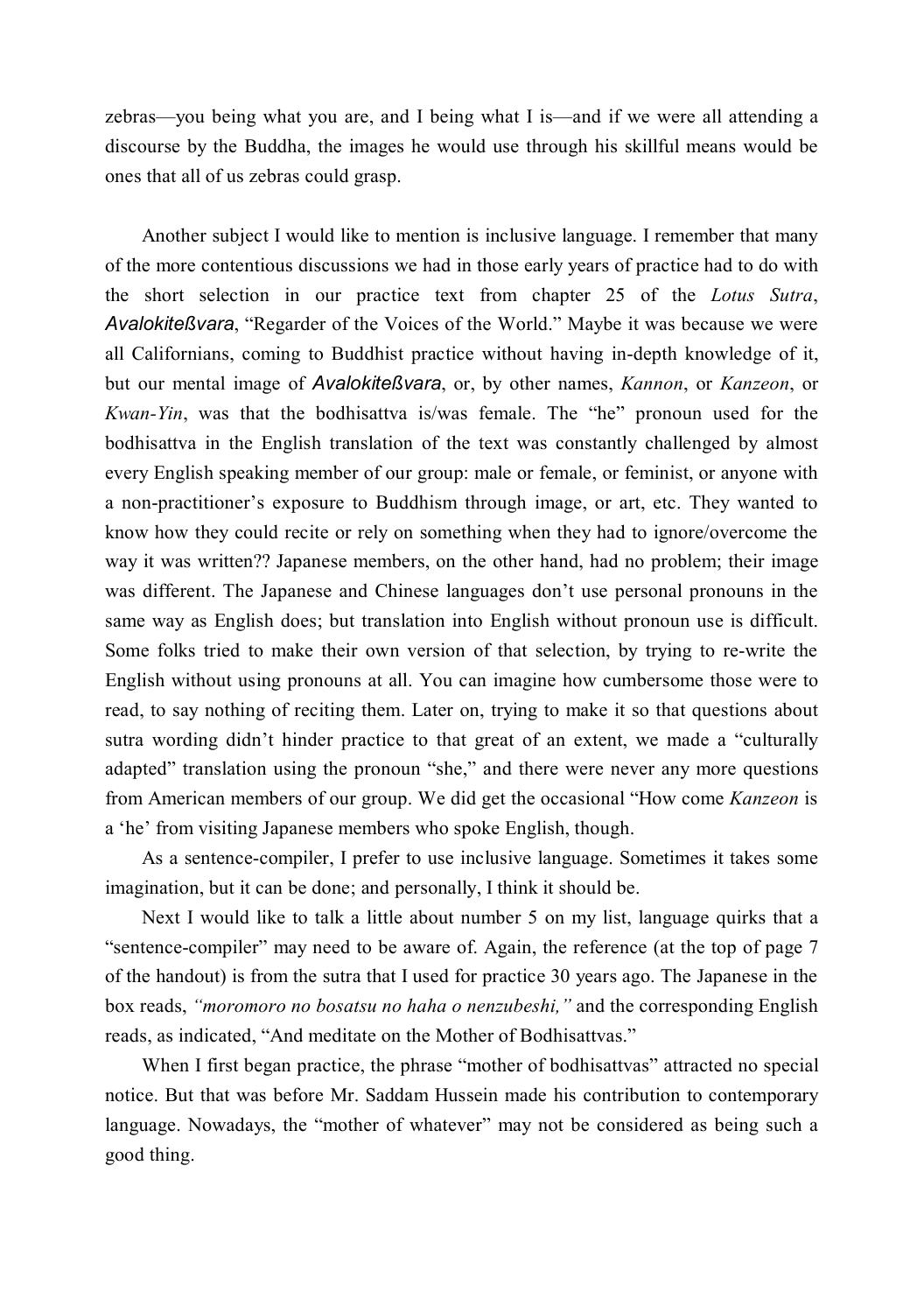"The expression **mother of all...** is used to describe the greatest or most notable example of something. It's been used in a variety of contexts: 'the mother of all political battles; the mother of all cover-ups; the mother of all monster movies.' The London **Daily Mail** carried this headline in an article about the discovery of a vast tomb in Egypt: 'Pharoah's 50 Sons in the Mummy of All Tombs.' The expression is also used in other languages: 'It was, as the Italians called it, *la madre di tutte le tangenti*--the mother of all bribes' (**The New Yorker,** 1994).

> Hussein's specific use of the term is the source of its continued currency over the last 10 years. In September of 1990, Hussein was quoted as saying: 'Prepare for war with the United States. Let everybody understand that this battle will become the mother of all battles.' In January of 1991, he continued with his theme: 'If there is war, the coming battle will be the mother of all battles. This battle has been ordained by God...And the great battle has been initiated, the mother of all battles, between the triumphant truth with the support of God and the evil pushed by Satan, which will be beaten eventually, God willing.'"3

As you can see, the phrase has gained international currency, but mostly in the form of "funny money." Again, I don't think we want to have a sutra that is used for serious practice be a source of laughter. Thus, a contemporary translator, acknowledging the baggage the phrase now carries, might be tempted to render the translation of the phrase as "that which engenders bodhisattvas," just to avoid a smirk.

Originally, the sutras have an oral history. Originally, the speakers who told of their knowledge of the teachings acknowledged, "thus have I heard." These sutra speakers might be likened to the *griot* of West African tradition. The *griot* is the member of the group who keeps its history, orally. He or she is a living book, the collector of the collective memories of the people, telling the tales that help the tribe know itself. In this way did the tellers of the stories of the Buddha's teachings help the "Buddhist" tribe know itself. According to legend, great care was taken to hear all that was available to be heard, but in all cases, the initial written histories and compilations of Buddha's teachings were recorded from spoken words retrieved from the libraries of people's memories.

An invaluable aid to memory is rhythm, number 6 on my list, and I'm sure that the rhythm of whatever language the sutras were transmitted in was a great facilitating factor as far as understanding and remembering them was concerned Thus, in a translation, I believe that the rhythm of the sentences should fall easily upon the ears, as is said in the description of the "literate-polisher," i.e., the "one who is responsible for improving the phonetic and/or poetic flavor of the translation to make it more proper and/or attractive."

Shakespeare was a master at using the rhythm of language – da dum, da dum, da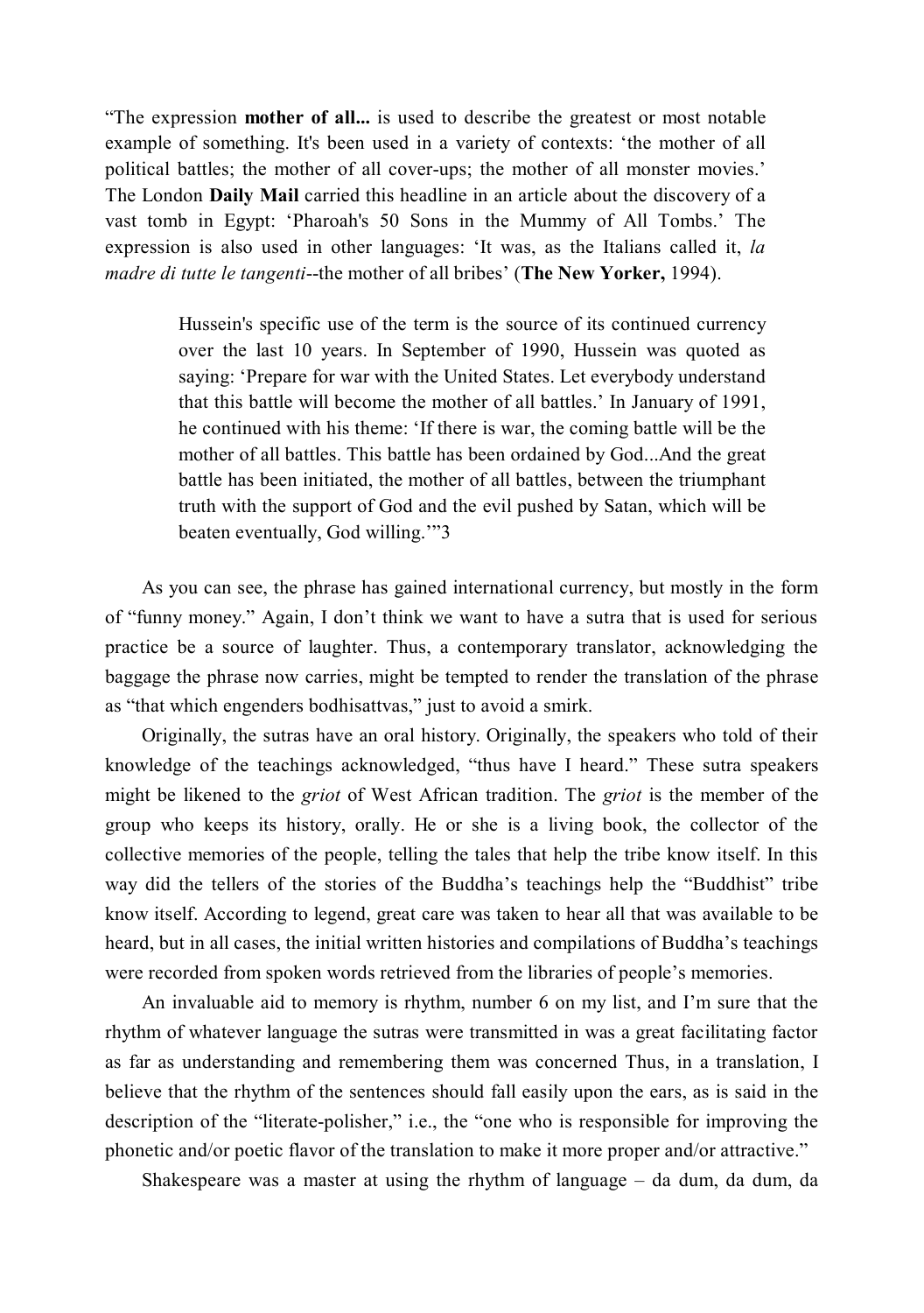dum, da dum, da dum – iambic pentameter: "Me thinks the lady doth protest too much." When I was a junior high school student, one of our class assignments was to learn a poem and recite it in front of the class. I chose Longfellow's "Paul Revere's Ride," a rather long poem. And even over the long span of time since then, I am amazed that I can still easily recall the words of the opening lines, such was the power of its rhythm and rhyme…

> Listen my children and you shall hear Of the midnight ride of Paul Revere, On the eighteenth of April, in Seventy-five; Hardly a man is now alive Who remembers that famous day and year.

He said to his friend, "If the British march By land or sea from the town to-night, Hang a lantern aloft in the belfry arch Of the North Church tower as a signal light— One if by land, and two if by sea; And I on the opposite shore will be, Ready to ride and spread the alarm Through every Middlesex village and farm, For the country folk to be up and to arm."4

I think it most appropriate that Dr. Skropski, at the conclusion of the performance of the Homage to the Buddha, said: "It seems that when the Buddha's teachings are sung, they are much easier to understand. Perhaps, starting tomorrow, you should sing your lectures." Well, I'm not singing right now, but we do seem to understand better through our ears when language is crafted to that purpose. Such is the value of recitation, and I think the language of our translations must take that into the highest consideration.

In the days of the Buddha, his teachings and discourses first hit the ears of practitioners. It has long been said that, "the way to a man's heart is through his stomach. " (Please note that the language use there is intentionally specific.) In the days of the Buddha, the way to a practitioner's mind was through his or her ears. Shouldn't translations be reflective of that? Shouldn't the words and wording be utilized and created with the understanding that meaning is being conveyed to the brain through the ears?

I'd like to ask for a show of hands in answer to this next question: How many of you remember specific lessons from your mother or father; things you learned from your parents years and years ago, and those lessons still come to mind from time to time, perhaps in response to a certain situation?

Show of hands again: How many of you received those lessons in writing???